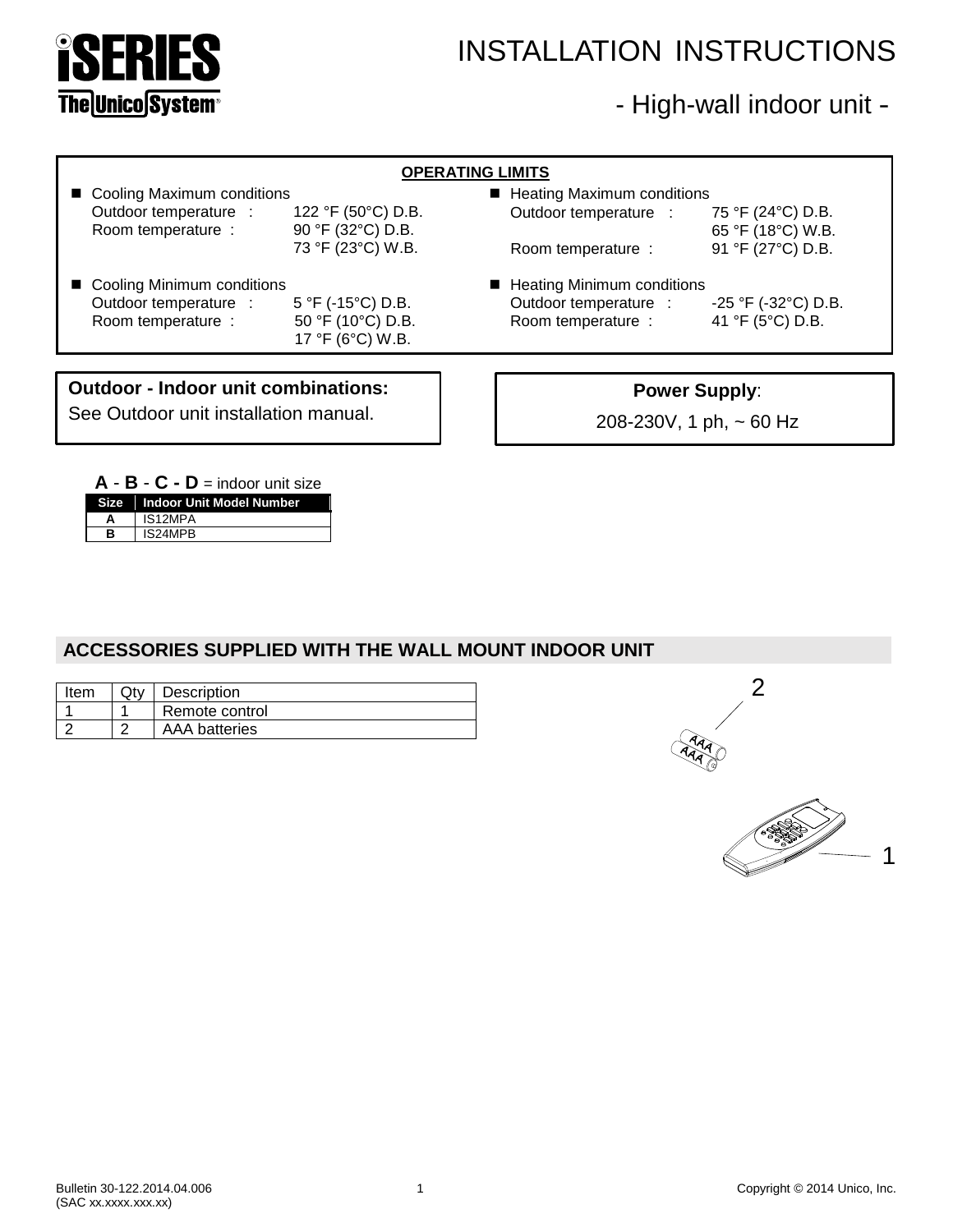## **IMPORTANT! Please read before installation**

This air conditioning system meets strict safety and operating standards.

For the installer or service person, it is important to install or service the system so that it operates safely and efficiently.

#### **For safe installation and trouble-free operation, you must:**

- Carefully read this instruction booklet before beginning.
- Follow each installation or repair step exactly as shown.
- Observe all local, state and national electrical codes.
- Pay close attention to all warning and caution notices given in this manual.
- The unit must be supplied with a dedicated electrical line.



### **WARNING**

This symbol refers to a hazard or unsafe practice which can result in severe personal injury or death.



This symbol refers to a hazard or unsafe practice which can result in personal injury or product or property damage.

#### **If necessary, get help**

These instructions are all you need for most installation sites and maintenance conditions.

If you require help for a special problem, contact our sale/service outlet or your certified dealer for additional instructions.

#### **In case of improper installation**

The manufacturer shall in no way be responsible for improper installation or maintenance service, including failure to follow the instructions in this document.

#### **SPECIAL PRECAUTIONS**

• During installation, connect before the refrigerant system and then the wiring one; proceed in the reverse order when removing the units.

#### **WARNING When wiring**

**ELECTRICAL SHOCK CAN CAUSE SEVERE PERSONAL INJURY OR DEATH. ONLY A QUALIFIED, EXPERIENCED ELECTRICIAN SHOULD ATTEMPT TO WIRE THIS SYSTEM**

- Do not supply power to the unit until all wiring and tubing are completed or reconnected and checked, to ensure the grounding.
- Highly dangerous electrical voltages are used in this system. Carefully refer to the wiring diagram and these instructions when wiring.

Improper connections and inadequate grounding can cause **accidental injury and death**.

- **Ground the unit** following local electrical codes.
- The Yellow/Green wire cannot be used for any connection different from the ground connection.
- Connect all wiring tightly. Loose wiring may cause overheating at connection points and a possible fire hazard.
- Do not allow wiring to touch the refrigerant tubing, compressor, or any moving parts of the fan.
- Do not use multi-core cable when wiring the power supply and control lines. Use separate cables for each type of line.

#### **When transporting**

Be careful when picking up and moving the indoor and outdoor units. Get a partner to help, and bend your knees when lifting to reduce strain on your back. Sharp edges or thin aluminum fins on the air conditioner can cut your fingers.

#### **When installing...**

#### **... In a ceiling or wall**

Make sure the ceiling/wall is strong enough to hold the unitweight. It may be necessary to build a strong wooden or metal frame to provide added support.

#### **... In a room**

Properly insulate any tubing run inside a room to prevent "sweating", which can cause dripping and water damage to walls and floors.

#### **... In moist or uneven locations**

Use a raised concrete base to provide a solid level foundation for the outdoor unit.

This prevents damage and abnormal vibrations.

#### **... In area with strong winds**

Securely anchor the outdoor unit down with bolts and a metal frame. Provide a suitable air baffle.

#### **... In a snowy area (for heat pump-type systems)**

Install the outdoor unit on a raised platform that is higher than drifting snow. Provide snow vents.

#### **When connecting refrigerant tubing**

- Keep all tubing runs as short as possible.
- Use the flare method for connecting tubing.
- Apply refrigerant lubricant to the matching surfaces of the flare and union tubes before connecting them; screw by hand and then tighten the nut with a torque wrench for a leak-free connection.
- Check carefully for leaks before starting the test run.

#### **NOTE:**

Depending on the system type, liquid and gas lines may be either narrow or wide. Therefore, to avoid confusion, the refrigerant tubing for your particular model is specified as narrow tube for liquid, wide tube for gas.

#### **When servicing**

- Turn the power OFF at the main power board before opening the unit to check or repair electrical parts and wiring.
- Keep your fingers and clothing away from any moving parts.
- Clean up the site after the work, remembering to check that no metal scraps or bits of wiring have been left inside the unit being serviced.
- Ventilate the room during the installation or testing the refrigeration system; make sure that, after the installation, no gas leaks are present, because this could produce toxic gas and dangerous if in contact with flames or heatsources.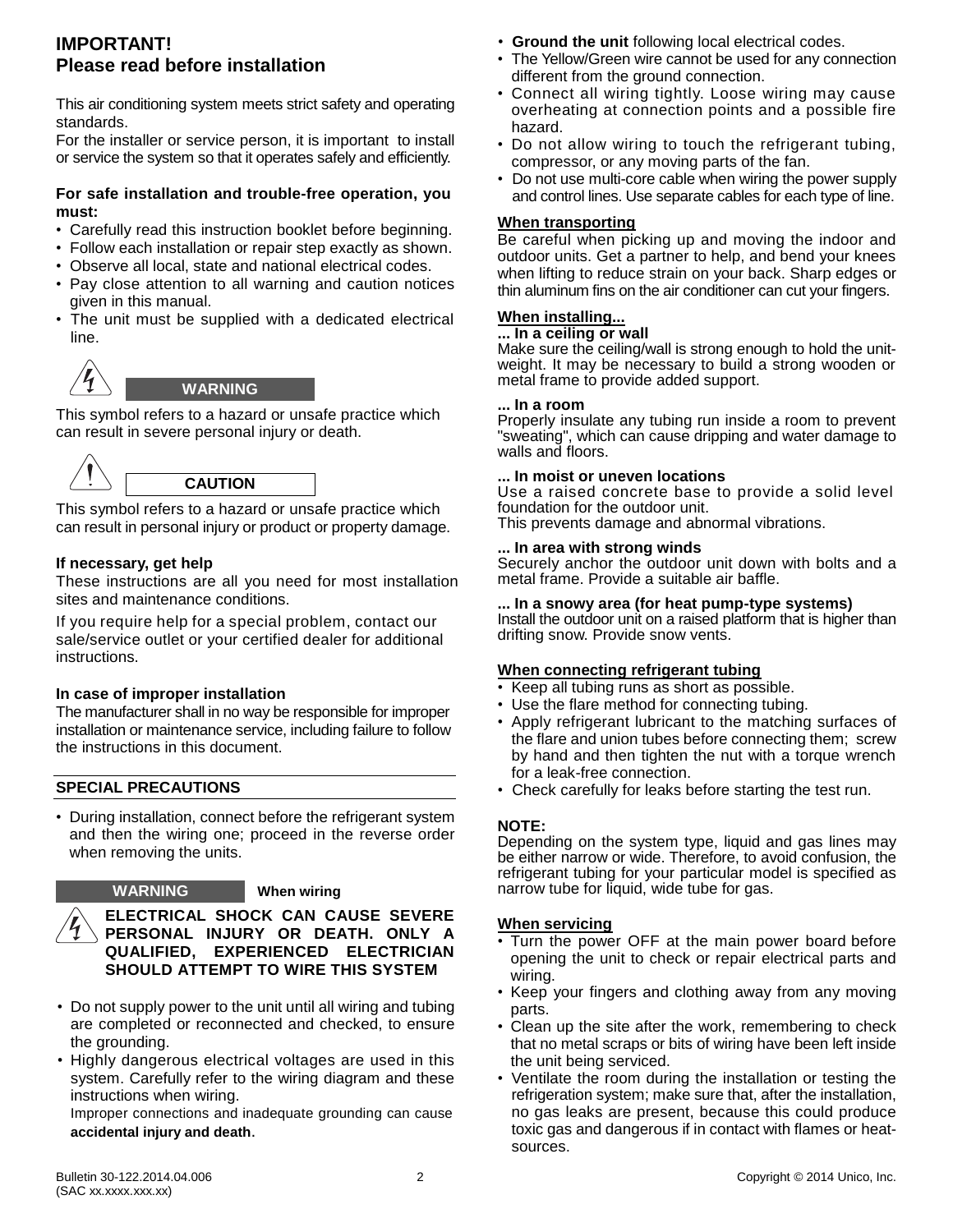#### **Installation site selection - Indoor unit AVOID**

- Direct sunlight.
- Nearby heat sources that may affect unit performance.
- Areas where leakage of flammable gas may be expected.
- Locations where large amounts of oil mist may occur (such as in kitchen or near factory equipment) because oil contamination can cause operation problems and may deform plastic surfaces and parts of the unit.
- Unsteady locations that will cause noise or possible water leakage.
- Locations where the remote control unit will be splashed with water or affected by dampness or humidity.
- To make holes in areas where electrical wiring or conduits are located.

**DO**

• Select an appropriate position from which every corner

of the room can be uniformly cooled.

- Select a sufficiently strong location to support the weight of the unit.
- Select a location where tubing and drain hose have the shortest run to the outside.
- Allow access for operation and maintenance as well as unrestricted air flow around the unit.

#### **Installation site selection - Outdoor unit AVOID**

- Heat sources, exhaust fans.
- Direct sunlight.
- Damp, humid or uneven locations.
- To make holes in areas where electrical wiring or conduits are located.

**DO**

- Choose places as cool as possible and well ventilated.
- use lug bolts or equal to bolt down the unit, reducing vibration and noise.

## **ADDITIONAL MATERIAL REQUIRED FOR INSTALLATION (NOT SUPPLIED)**

• Deoxidized annealed copper tube for refrigerant tubing connecting the units of the system; it has to be insulated with foamed polyethylene, minimum thickness 5/16 inch (8 mm).

| <b>INDOOR UNIT SIZE</b> |                       | <b>SMALL TUBE (LIQUID LINE)</b> | <b>LARGE TUBE (VAPOR LINE)</b> |                       |  |
|-------------------------|-----------------------|---------------------------------|--------------------------------|-----------------------|--|
|                         | <b>OUTER DIAMETER</b> | MIN. THICKNESS                  | <b>OUTER DIAMETER</b>          | <b>MIN. THICKNESS</b> |  |
|                         | $0.25$ " (6,35 mm)    | $0.031$ " $(0.8$ mm)            | $0.375$ " (9,52 mm)            | $0.031$ " $(0.8$ mm)  |  |
|                         | $0.25$ " (6,35 mm)    | $0.031$ " $(0, 8 \text{ mm})$   | $0.500$ " (12,70 mm)           | $0.031$ " (0,8 mm)    |  |

- Refrigerant: R410A (if length exceeds standard pre-charge amount)
- Drain line (if needed): Plastic tubing (I.D. 3/4 inch [18 mm]).
- Lubrication oil for flare connections (about 1 oz. [30g]).
- Communication cable: 2-wire shielded cable, 18 ga. (minimum)
- Electric wire: use insulated copper wires per local codes.
- Tubing insulation

| Tools required for installation (not supplied) |                                 |                                                      |  |  |
|------------------------------------------------|---------------------------------|------------------------------------------------------|--|--|
| 1. Standard screwdriver                        | 7. Hacksaw                      | 12. Tube flaring tool                                |  |  |
| 2. Phillips head screwdriver                   | 8. Drill bits 5/16" (8 mm) dia. | 13. Torque wrench<br>(Yellow Jacket #60650 or equal) |  |  |
| 3. Knife or wire stripper                      | 9. Hammer                       | 14. Adjustable Wrench                                |  |  |
| 4. Tape measure                                | 10. Drill                       | 15. Reamer (for de-burring)                          |  |  |
| 5. Level                                       | 11. Tube cutter                 | 16. Hex. key                                         |  |  |
| 6. Sabre saw or hole saw                       |                                 |                                                      |  |  |

## **TUBING DESIGN LIMITS**

See Outdoor unit installation manual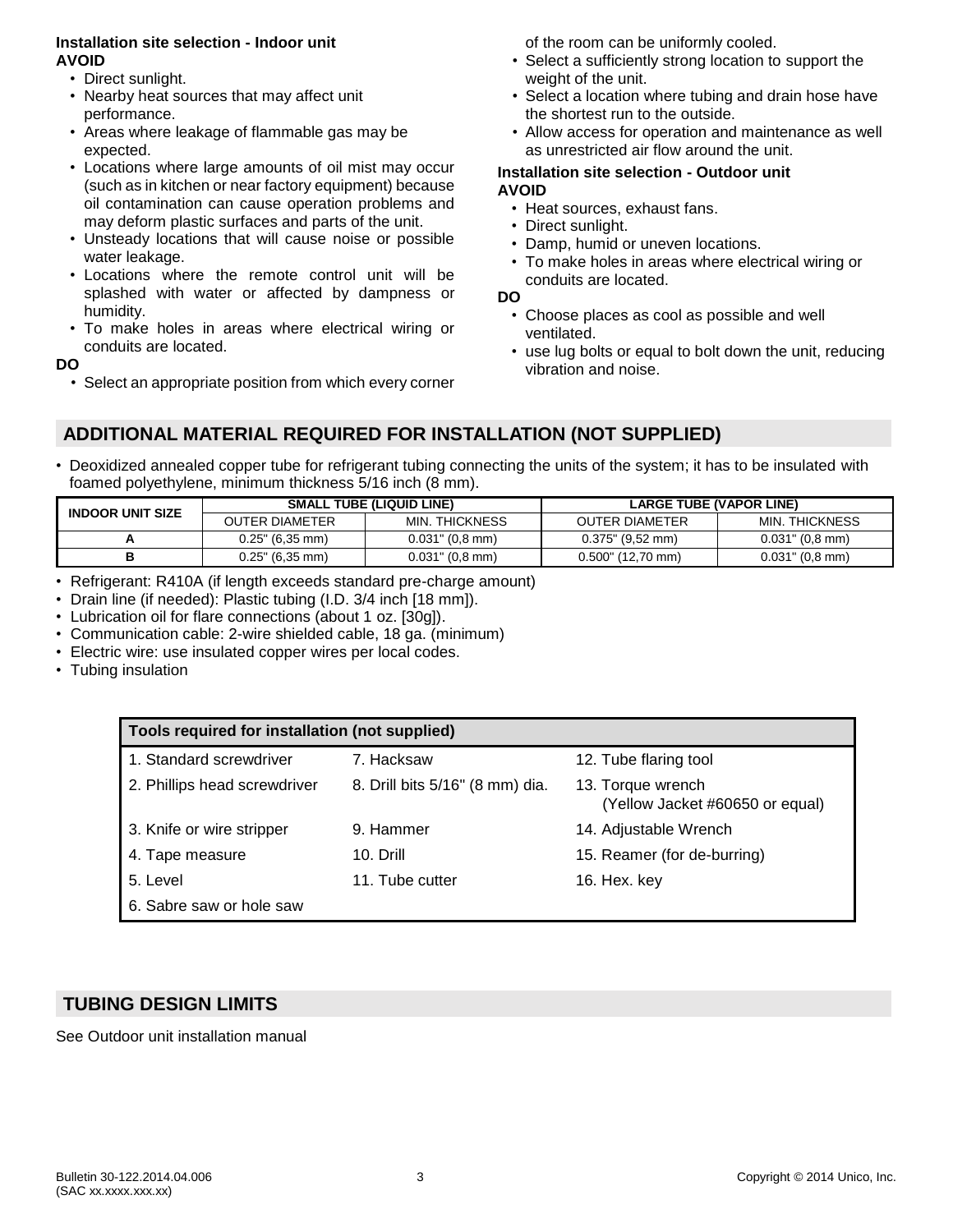## **INDOOR UNIT**



Minimum operation and maintenance area.



Remove and discard the set screw on the rear panel. **B**



Press the 2 marks on the frame cover and disengage the stationary tabs from the frame. **C**



**D**

The unit can be connected in five directions: rightrear, left-rear, left-side and right-downward.



Tubing connections from the rear. Use the rear panel as a template. Check the horizontal position with the level. Mark the holes to be made. **E**





Drill a 2.5 inch (65 mm) diameter hole. Insert a 2 inch PVC pipe and secure in place.



Prepare wall for attachment of rear panel. Use anchors (not included) as appropriate. **G**



Use the screws to fix the rear panel to the wall. Make sure the panel is flush against the wall and level. Any space between the wall and unit will cause noise and vibration. **H**

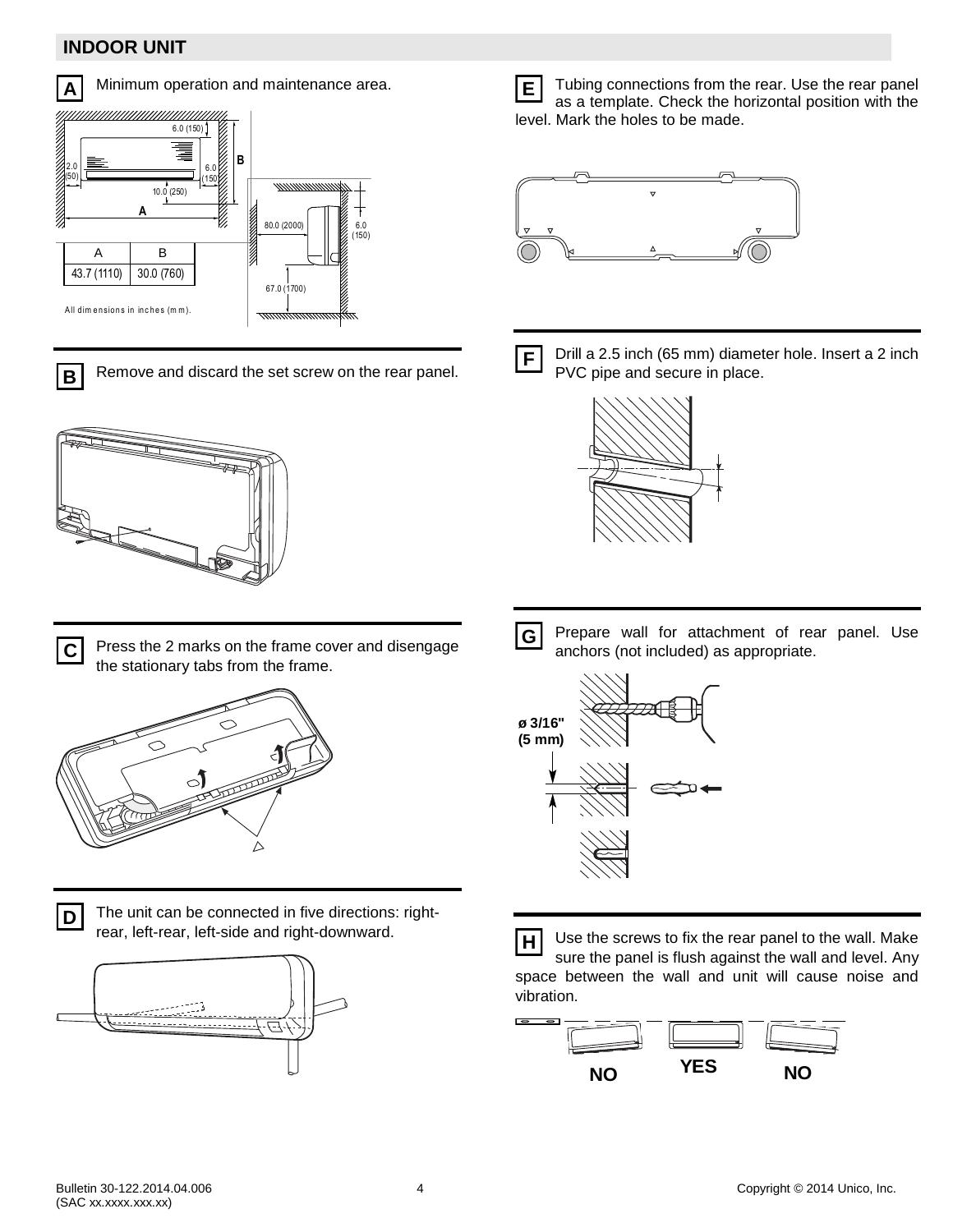The indoor unit can be installed without removing the front panel. If necessary, remove the set screws placed under the two little covers. **I**



Disengage the front panel through a screwdriver pressing the three shown marks. Remove the front panel by sliding it up. **J**



To install the front panel again, insert it in the lower side of the unit and align it with the blocking points. Then push lightly on the shown marks (arrows). **K**





Tubing connections on right or left side. Cut a corner of the frame.



The refrigerant tubes and drain hose are on the right side of the unit. The drain tray is supplied with two outlets with tube on the right side and rubber plug on the left side. **M**



How to reverse the drain hose position. Remove the drain hose by turning it counterclockwise, then remove the rubber plug on the other side of the unit. Replace them inverting their position, use a screwdriver to place the plug correctly. **N**





Running power wires plus ground wire from indoor to outdoor unit (use table to determine wire size).

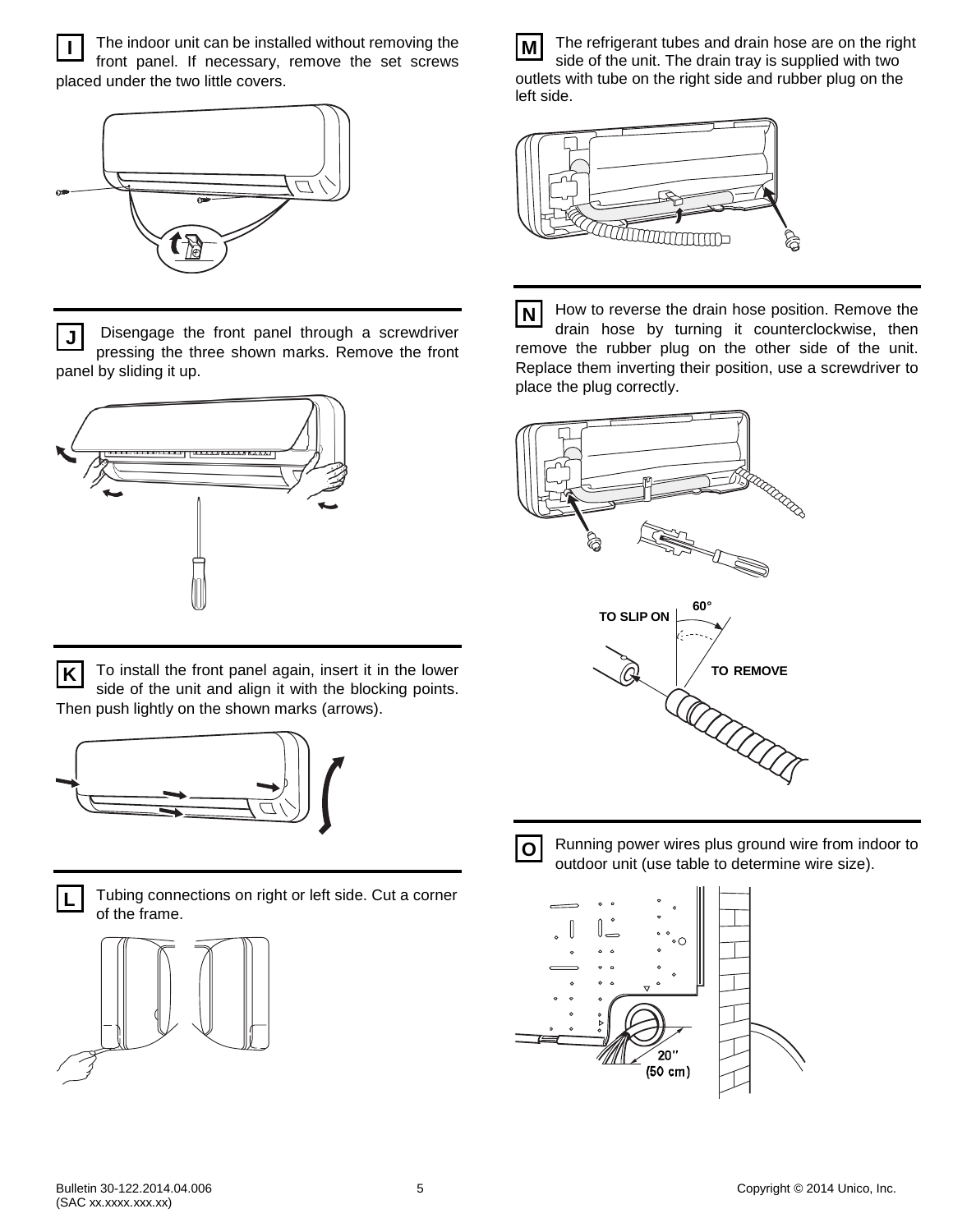

Open the front panel of the unit. Remove the cover plate screw to reach the terminal strip.

Insert the wires from the back, secure them with a conduit connector mounted in the knockout, and connect them to the power terminals.





There are two conduit connection holes on the rear of the unit. Use the ¾ inch (22 mm) hole for the power lines and use the ½ inch (12.7 mm) hole for the communication cable.



## RIGHT REAR TUBING

Insert refrigerant tubes and drain hose of the unit into the hole in the wall then hang the unit on the panel previously mounted on the wall.





Connect the line set to the refrigerant tubing on the outside of the wall (refer to outdoor unit installation manual for instructions for making flare connections).



#### Insert the tubes connecting the units from the outside, then bend them right and remove the interior removable part of the frame. Hang the unit and extend the support on the back of indoor unit to make the connection easier.





Make a flare on the end of the line set and connect the line set (refer to the outdoor unit installation manual for instructions for making flare connections).

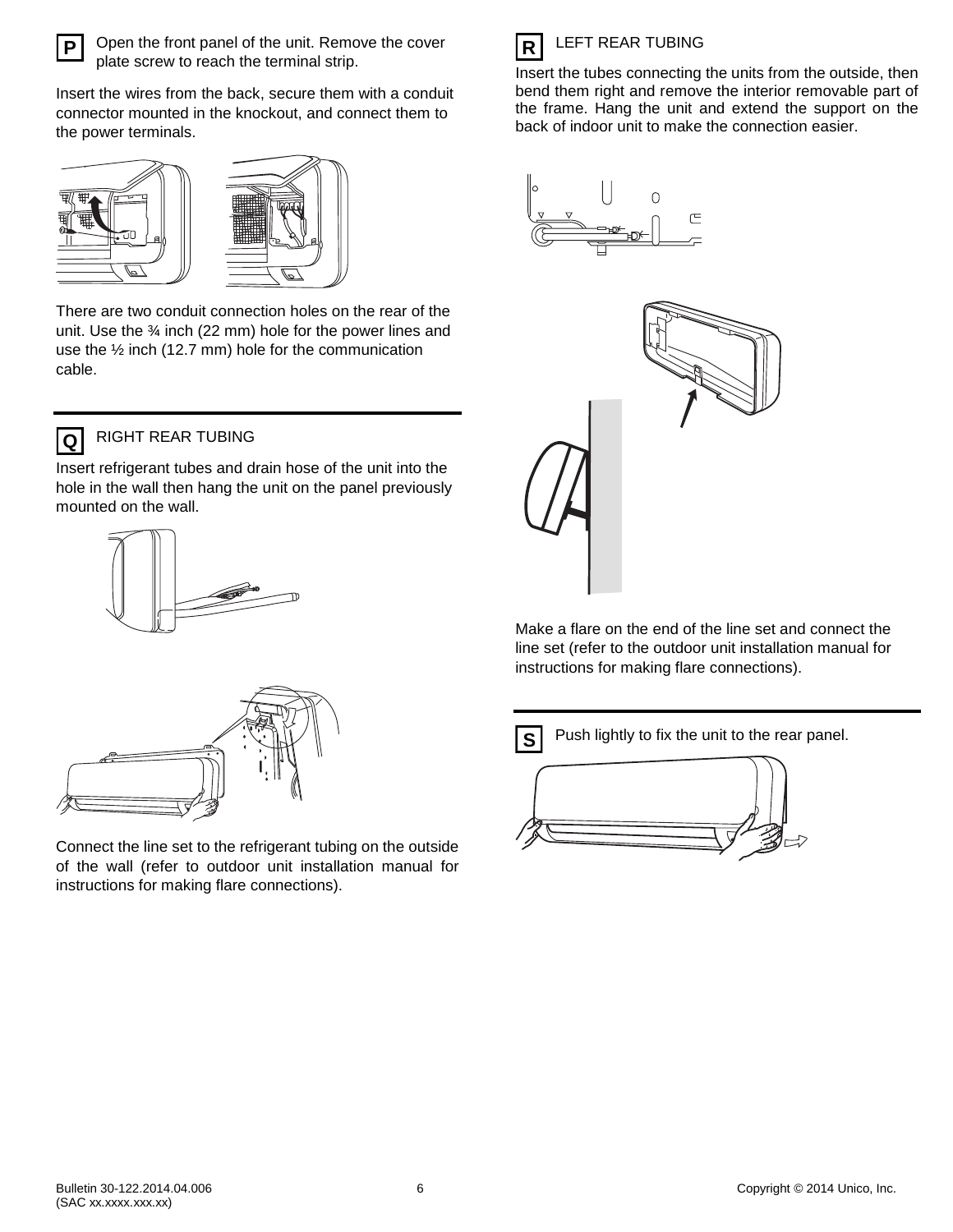

Prepare the terminals of the wire to connect to the terminal strip, connect them and secure the wiring with clamp provided. (See wiring diagrams).



## **WARNING**

Loose wiring may cause the terminal to overheat or result in unit malfunction. A fire hazard may also exist. Therefore, be sure all wiring is tightly connected.





Install the condensate drain to the outside with a positive slope. The condensate can then be carried away in a channel or collected into a reservoir so that it will evaporate. A trap may be installed in the condensate line to prevent air movement in the line. **U**





Remove the front panel.







Fill the tube and verify that the condensate can flow correctly. Reassemble the grille according to "L".

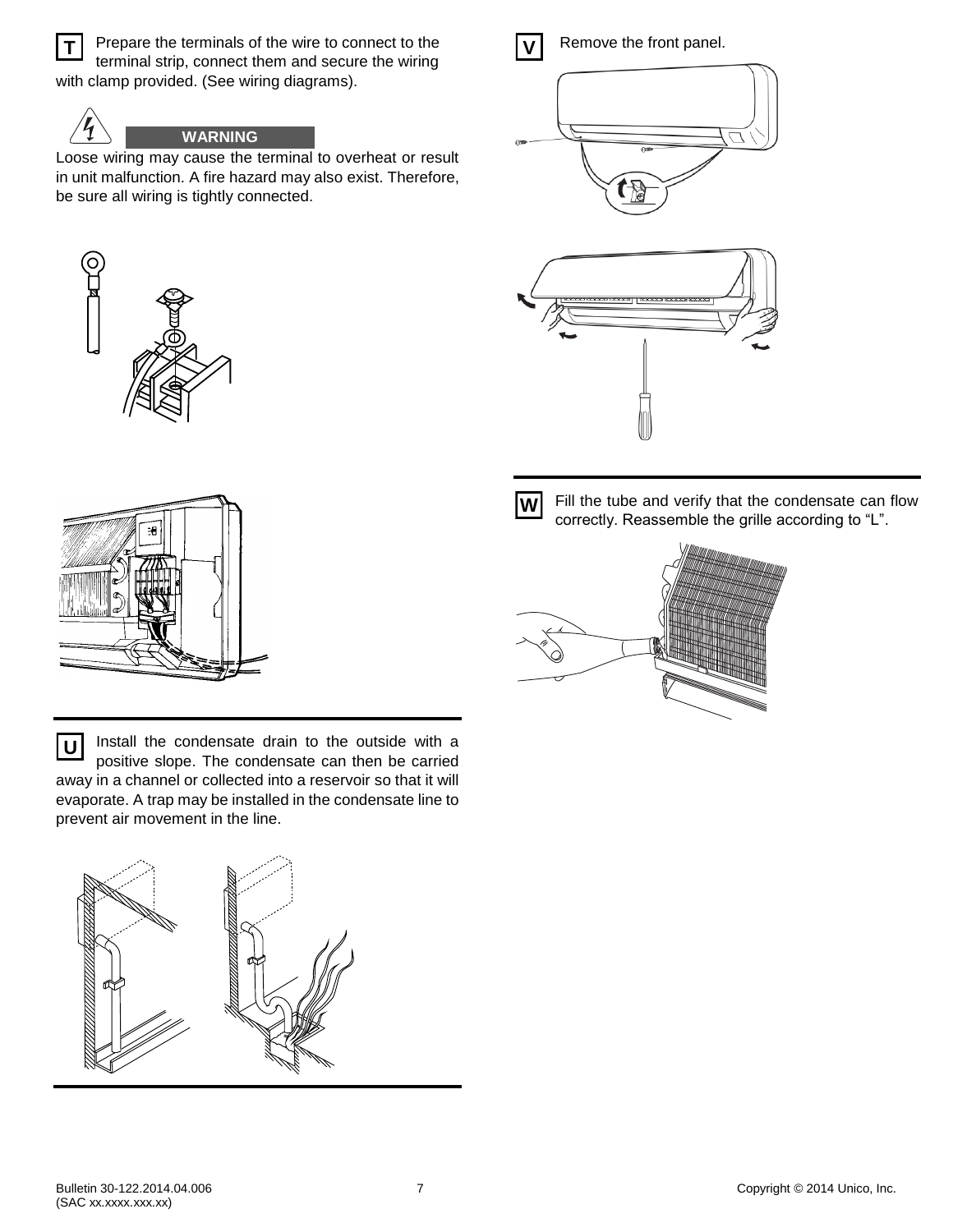## **WIRING DIAGRAM**



Cable B must be shielded cable, 18 AWG (minimum)

## **WIRE LENGTH, SIZE**

Outdoor units

| <b>MODEL</b>   | <b>Power Supply</b> | Full Load<br>Current | Minimum Circuit<br>Ampacity (MCA) | Maximum<br>Overcurrent<br>Protection (MOP) |
|----------------|---------------------|----------------------|-----------------------------------|--------------------------------------------|
| <b>IS18G50</b> |                     | 10.0                 | 13                                | 20                                         |
| <b>IS24G65</b> | phase, 60 Hz        | 12.5                 | 16                                | 25                                         |
| <b>IS30G80</b> | 208-230 V           | 16.0                 | 20                                | 35                                         |
| IS36G110       |                     | 22.0                 | 28                                | 50                                         |

#### Indoor units

| MODEL   | Power Supply | <b>Full Load</b><br>Current | Minimum Circuit<br>Ampacity (MCA) | Maximum<br>Overcurrent<br>Protection (MOP) |
|---------|--------------|-----------------------------|-----------------------------------|--------------------------------------------|
| IS12MPA | phase, 60 Hz | 0.5                         |                                   |                                            |
| IS24MPB | 208-230 V    | 0.5                         |                                   |                                            |

\* Not fused separately. Connect directly to outdoor unit.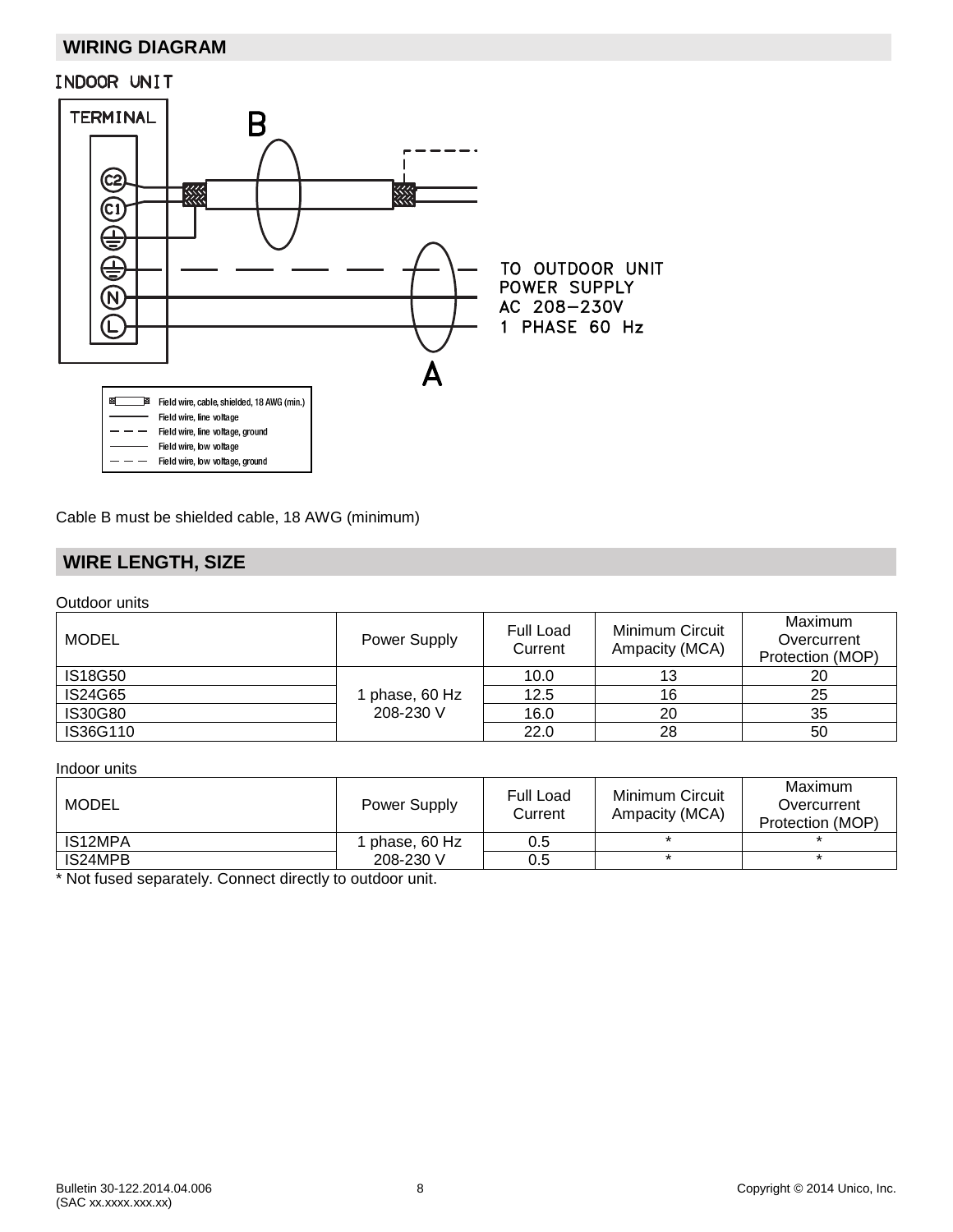## **REMOTE CONTROL INSTALLATION**

To ensure that the air conditioner operates correctly, DO NOT install the remote control unit in the following places:

- In direct sunlight.
- Behind a curtain or other places where it is covered.
- More than 25 ft (8 m) away from the air conditioner.
- In the path of the air conditioner's airstream.
- Where it may become extremely hot or cold.
- Where it may be subject to electrical or magnetic noise.
- Where there is an obstacle between the remote control unit and the air conditioner



Wall Mounted Position

- Momentarily place the remote control unit in the desired mounting position.
- Verify that the remote control unit can operate from this position.
- Fix the support at the wall with two screws and hang the remote control unit.

## **DEFAULT SETTING RESET**

To reset the indoor unit to default (factory) setting, set the remote control as follows:

Filter: ON Night Mode / High Power Mode: OFF Operation mode: AUTO Flap: AUTO Set-point: 50 °F (10°C)



After setting the remote, press the FAN and IFEEL keys for more than 5 seconds, then release them while pointing the remote control towards the indoor unit. If the setting is correct you will hear the indoor unit beep 4 times. To enable the reset values, cycle the power by switching the unit OFF and

ON the air conditioner to enable. This completes the process and the unit will continue to function with the default factory settings.

## **PUMP DOWN (See outdoor unit installation instruction)**

Pump down means collecting all refrigerant gas in the system back into the outdoor unit without losing gas. Pump down is used when the unit is to be moved or before servicing the refrigerant circuit.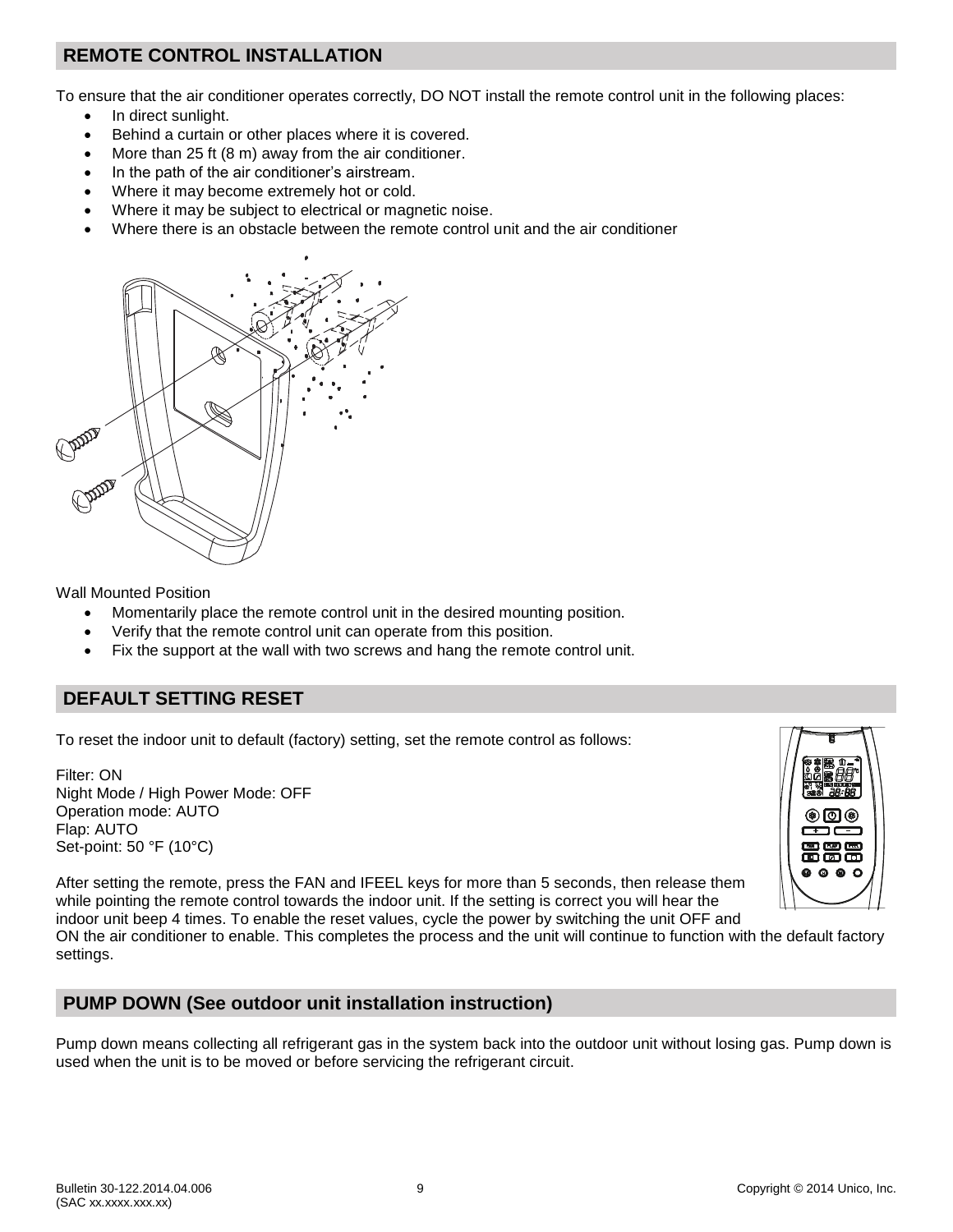## **REMOTE CONTROL UNIT/INDOOR UNIT CHANNEL**

The remote communicates to the indoor unit with one of four different channels. Both need to be set to the same channel to talk. The default is channel 1. If you have two indoor units in the same room and want to control them separately with their own controller, they must each use a different channel. Set the remote controller as shown in the table.



**WARNING Disconnect the power**

- 1. Disconnect the power of indoor unit.
- 2. Remove the batteries from the remote control unit.
- 3. Set the micro switches (see table). The switches are located in the battery compartment.
- 4. Insert the batteries in the remote control unit.
- 5. Set the channel in the indoor unit to match the same channel (see table).

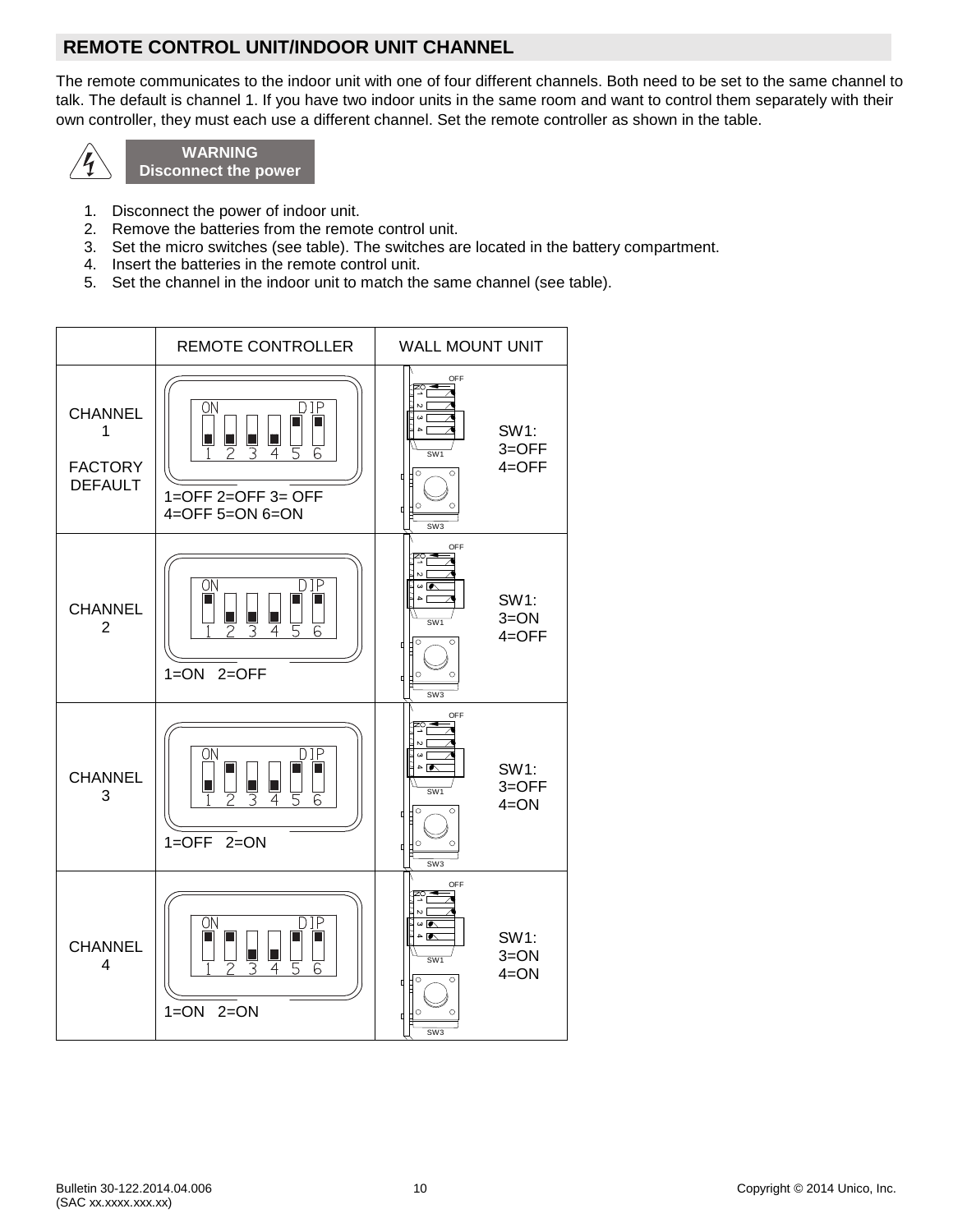## **OUTDOOR UNIT REFRIGERANT CIRCUIT NUMBER (Method A – Using DIP switches)**

Set the circuit number of the indoor unit to match the circuit number the refrigerant lines are connected to. Set the communication channel using the micro switches on the circuit board inside the control box.

- Disconnect the power of indoor unit.
- Set the micro switches (see table below).
- Switch on the indoor unit.

At this point the system will operate with the new address.

| <b>OUTDOOR</b><br><b>UNIT</b><br><b>CIRCUIT</b><br>(PORT) | <b>WALL MOUNT UNIT</b><br><b>CONTROL BOARD</b>                                                                                                                               |                             |  |
|-----------------------------------------------------------|------------------------------------------------------------------------------------------------------------------------------------------------------------------------------|-----------------------------|--|
| <b>FACTORY</b><br><b>DEFAULT</b>                          | OFF<br>ise.<br>∾[<br>] ن<br>$\overline{a}$<br>$\overline{\text{SW1}}$<br>∯੦<br>$\circ$<br>d<br>$\circ$<br>$\circ$<br>d<br>SW <sub>3</sub>                                    | SW1:<br>$1=OFF$<br>$2=OFF$  |  |
| $\mathbf 2$                                               | OFF<br>$\overline{\mathbf{z}}$<br>∾[<br>$\overline{\omega}$<br>$\overline{a}$<br>$\overline{\text{SW1}}$<br>∯ਾ<br>$\circ$<br>þ<br>$\circ$<br>$\circ$<br>d<br>SW <sub>3</sub> | SW1:<br>$1 = ON$<br>$2=OFF$ |  |
| 3                                                         | OFF<br>쪽<br>$\frac{1}{2}$<br>∏ دە<br>$\overline{a}$<br>SW <sub>1</sub><br>$\mathbb{F}$<br>$\circ$<br>d<br>$\circ$<br>$\circ$<br>₫<br>SW <sub>3</sub>                         | SW1:<br>$1=OFF$<br>$2=ON$   |  |
| 4                                                         | OFF<br>≊ृ<br>$\overline{\bullet}$<br>] د،<br>$\overline{a}$<br>SW <sub>1</sub><br>$\overline{\mathbb{F}}$<br>$\circ$<br>₫<br>$\circ$<br>$\circ$<br>₫<br>SW <sub>3</sub>      | SW1:<br>$1 = ON$<br>$2=ON$  |  |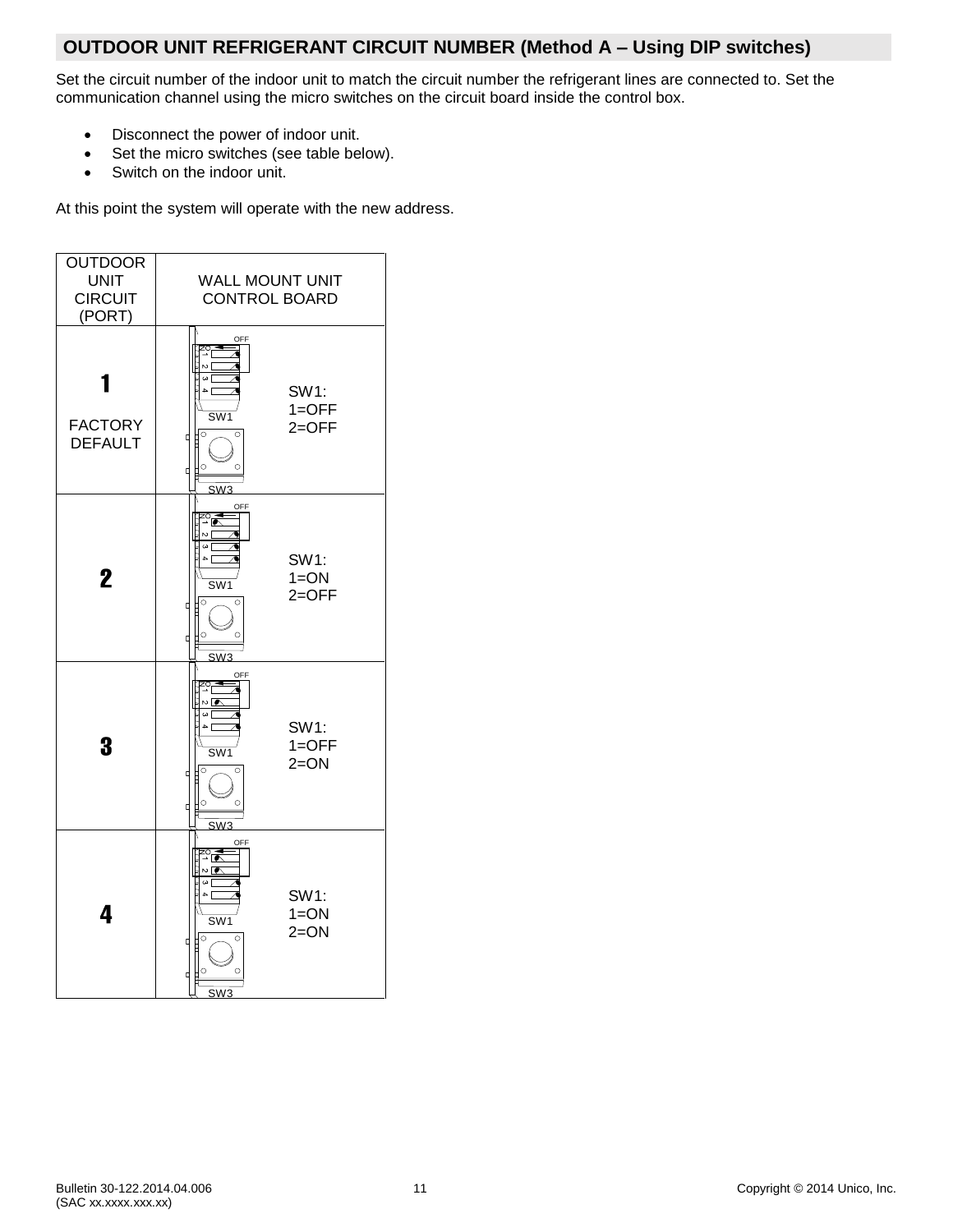## **CIRCUIT NUMBER (Method B – Using the iSERIES Remote)**

The circuit number can also be set by using the iSERIES remote. To set the circuit, follow these steps:

- 1. Power the indoor unit ON (or outdoor unit if power is from the outdoor unit).
- 2. Set the remote controller according to the table below.
- 3. Press the FAN and IFEEL keys of the remote controller at the same time and hold for more than 5 seconds, then release them while pointing the remote control towards the indoor unit to be set.

If the setting is correct, you will hear 4 BEEPS as confirmation and the indoor unit starts operating with the new address.

| 圈                                                                     | button                       |               |               | settings to select the Circuit number |               |
|-----------------------------------------------------------------------|------------------------------|---------------|---------------|---------------------------------------|---------------|
| <mark>ढ़</mark> ॸॾॣ<br>ख़<br><del>திப்பென்னை</del><br>80 <i>38:88</i> |                              | Circuit 1     | Circuit 2     | Circuit 3                             | Circuit 4     |
|                                                                       | operating mode (COOL - HEAT) | <b>AUTO</b>   | <b>AUTO</b>   | <b>AUTO</b>                           | <b>AUTO</b>   |
| (貘)<br>O<br>88                                                        | set point                    | 52 °F (11 °C) | 54 °F (12 °C) | 55 °F (13 °C)                         | 57 °F (14 °C) |
|                                                                       | flap                         | <b>AUTO</b>   | <b>AUTO</b>   | <b>AUTO</b>                           | <b>AUTO</b>   |
| [ IFEEL]<br>FLAP<br>FAN                                               | filter                       | <b>ON</b>     | <b>ON</b>     | <b>ON</b>                             | <b>ON</b>     |
| അ<br>$\boxtimes$ )                                                    | night mode / high mode       | <b>OFF</b>    | <b>OFF</b>    | <b>OFF</b>                            | <b>OFF</b>    |
| $\circledcirc$<br>❺<br>$\boldsymbol{\circ}$<br>$\boldsymbol{\omega}$  |                              |               |               |                                       |               |

## **VERIFY COMMUNICATIONS**

After the wiring and piping is complete, verify that the system is fully communicating to each device.

- 1. Power ON the system.
- 2. Set the remote controller of unit **1** as follows (units **2**, **3**, and **4** must be OFF):
	- Mode: cooling
	- Filter: ON

00538.cv

- Set point:  $90 °F$  (32 °C)
- 3. Press FAN + IFEEL button for at least 5 seconds, pointing the remote control unit directly at the air conditioner receiver.

System starts and runs for 3 minutes.

During this operation TIMER LED is flashing, while OPERATION LED is ON.

After 3 minutes operation:

- If the setting is right, the unit switches to COOL mode and stops (set point: 90 °F [32 °C]). The system is ready to operate.
- If the setting is wrong, the STANDBY lamp flashes; check the setting of indoor units and the connections of the refrigerant circuits.